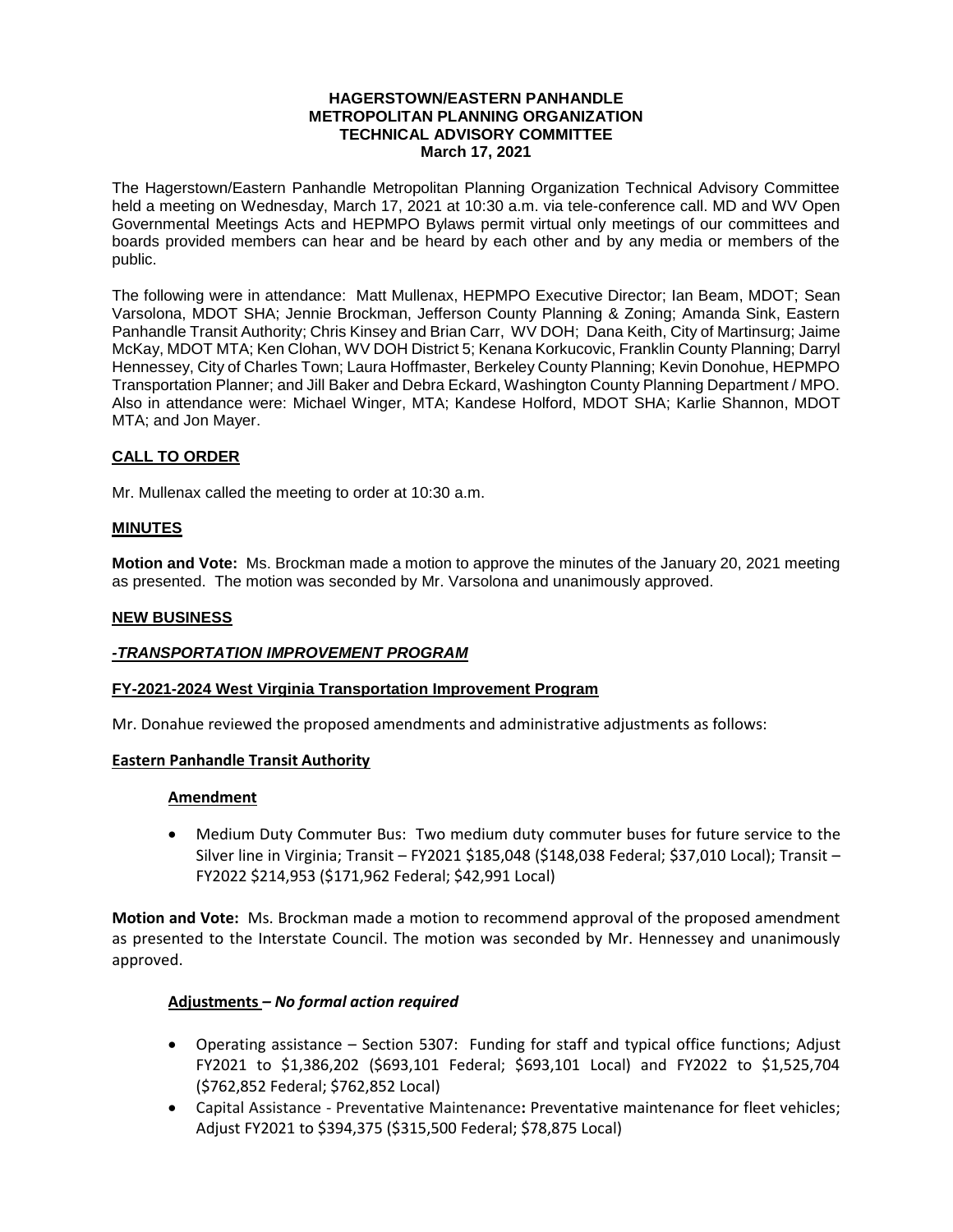- Capital Assistance Miscellaneous Equipment: Purchase of miscellaneous equipment for vehicle fleet; Add funding for FY2022 in the amount of \$97,205 (\$47,764 Federal; \$19,441 Local)
- Capital Assistance Section 5339: Bus Purchase program; Correct prior amounts to \$157,702 (\$126,162 Federal; \$31,540 Local) and FY 2021 to \$485,261 (\$388,209 Federal; \$97,052 Local)

## **West Virginia Department of Highways**

## **Adjustment –** *No formal action required*

 US 340 Rock Slide Investigation: Investigation and repair of land slide; Move ROW from FY 2021 to FY 2022 and adjust contribution to \$40,000 (Federal)

# **FY-2021-2024 Maryland Transportation Improvement Program**

Mr. Donahue reviewed the proposed administrative adjustment as follows:

## **Washington County Department of Engineering**

# **Adjustments –** *No Formal Action Required*

 Professional Boulevard Extended Phase 2: Construct new connector road; Move CON from FY 2020 to FY 2021 to updated total of \$3,895,000 (\$1,000,000 Federal; \$2,895,000 Local)

## **MDOT/MTA TRANSIT SAFETY PERFORMANCE MEASURES**

Mr. Michael Winger, Deputy Chief Safety Officer – Safety Management System of the Maryland Transit Administration gave a brief presentation. He noted that MDOT MTA is required to include safety performance targets in its Public Transportation Agency Safety Plan (PTASP). There are four categories in which safety performance measures must be established:

- Fatalities (total number of reportable fatalities and rate per total vehicle revenue miles by mode)
- Injuries (total number of reportable injuries and rate per total vehicle revenue miles by mode)
- Safety Events (total number of reportable events and rate per total vehicle revenue miles by mode)
- System Reliability (mean distance between major mechanical failures by mode)"

Mr. Winger noted that the focus in our area is commuter bus service. A target has been set with the commuter bus offices of 25,000 vehicle revenue miles between failures on commuter bus routes. He briefly described the methodology that is used for establishing new safety performance measures and challenges that are faced when reporting and collecting data.

## *-LONG RANGE TRANSPORTATION PLAN*

## **MDOT SHA CONTEXT DRIVEN ACCESS AND MOBILITY FOR ALL USERS**

Ms. Kandese Holford, Assistant Chief and Statewide Bicycle and Pedestrian Coordinator with the Regional and Intermodal Planning Division for MDOT SHA was present and gave a brief presentation. She noted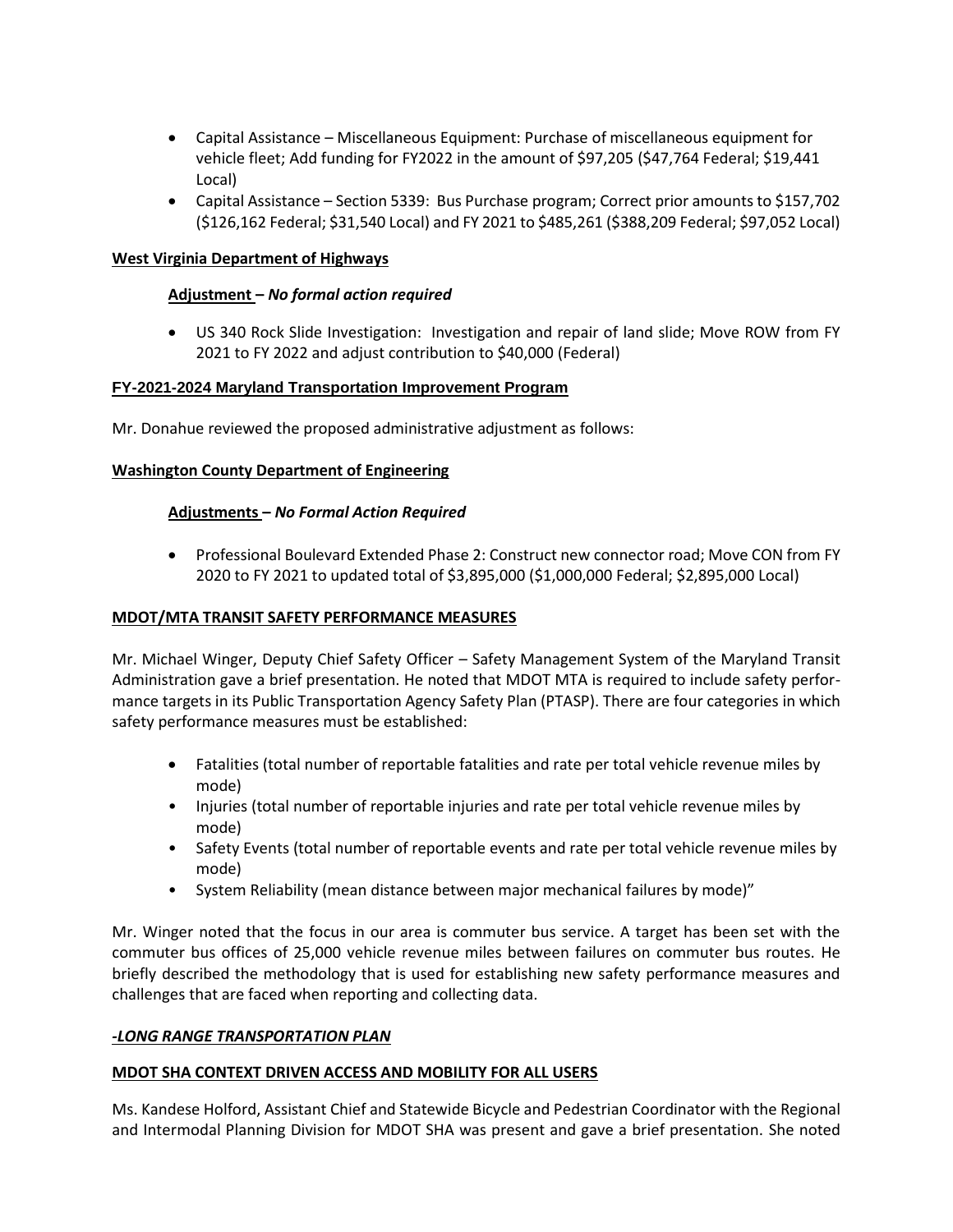that the Context Driven Access and Mobility Guide was released in 2019. This Guide established 6 contexts in the State of Maryland which include: Urban Core, Urban Center, Traditional Town Center, Suburban Activity Center, Suburban and Rural. These contexts help explain the relationship between how much you can access and how far you can go. Ms. Holford discussed proactive treatments that have been established and are being used around the State of Maryland. She briefly explained the process for developing the Public Safety Action Plan (PSAP), the goals that have been identified, and the next steps in the process, which will include public outreach and participation. The Plan should be finalized early in 2022.

# **Long Range Transportation Plan Update**

Mr. Mullenax reported that the MPO is in the process of updating its LRTP with a target completion date of July 1, 2022. The updated Plan, called Direction 2050, is scheduled for review and consideration in May 2022. A successful kick-off meeting was held with the Technical Advisory Committee (TAC) in late January. Staff and the consultant are currently finalizing the Plan's goals and objectives, as well as developing a public project website. Staff is anticipating another meeting with the TAC in late April/early May to review the Existing Conditions Report, as well as conduct our first public meeting and on-line surveys.

# **Martinsburg Pike Corridor Vision Plan**

Mr. Mullenax explained that this is a corridor study on the Martinsburg Pike between University Drive and Alt 45 west of Shepherdstown. Included in the agenda packet is a linear map showing an analysis of injury crash locations along the corridor. A kick-off meeting was held with the Advisory Committee in February and a workshop will be held soon. We anticipate a public meeting on the draft plan and materials sometime in June.

## **WV 51 West Washington Street Feasibility Study**

Mr. Mullenax stated that the MPO is partnering with WVDOT and the City of Charles Town on a feasibility study examining traffic safety and pedestrian mobility improvements along the WV 51 corridor. A map of the study corridor was included in the agenda packet. A stakeholder meeting as well as two field review meetings have been held. Staff is anticipating a public meeting to be held in April. The study should be completed in May.

# **WV 9 Planning and Environmental Linkage Study**

Mr. Mullenax announced that a public workshop was held early in March to present six draft alternative corridors for a new WV 9 alignment between Martinsburg and Berkeley Springs. The public comment period is open until April 5<sup>th</sup>. The agenda packet contains screenshots from the online MetroQuest survey which includes links. Mr. Mullenax briefly reviewed the on-line survey. The next public meeting will be held virtually on May 11<sup>th</sup>. Completion of the study is expected by the end of June.

## *-ORGANIZATIONAL ADMINISTRATION*

# **Draft FY 2022 Unified Planning Work Program (UPWP)**

Ms. Baker presented the Draft FY 2022 UPWP. There are no significant changes from the previous year. The amounts shown are based upon several factors including estimated work hours, anticipated special studies, overhead, etc. Labor and consulting costs make up a large portion of the budget. There has been a slight increase in funding from WV and a slight decrease in funding from MD; however, there is not a significant difference in the overall budget.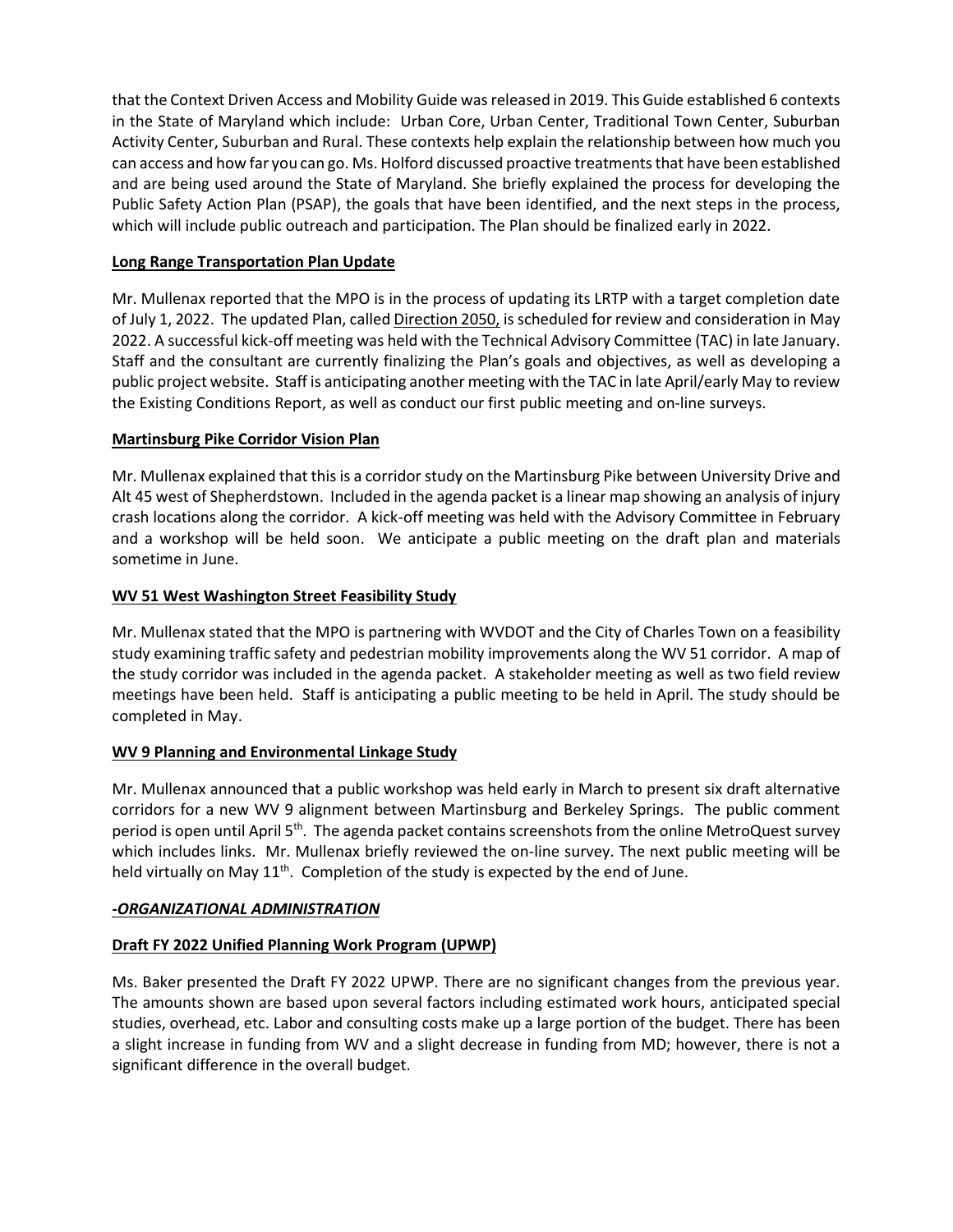Mr. Mullenax noted that funding for consulting services will include finalizing the LRTP, updating the 2019 Title VI Plan, and two special studies that include examining the feasibility of a mid-block crossing on Dual Highway in Hagerstown and identifying a TSMO strategy for I-81 in West Virginia.

The UPWP will be advertised to the public for review and copies will be located in the local libraries. We will adopt the FY 2022 UPWP at the May meeting.

## **Financial Status Update**

Ms. Baker gave a brief overview of the second and third quarter expenditures. Expenditures are lower this year than previous years due to the pandemic. There will be more expenditures in the third quarter for consulting services for the various projects we are currently working on and advertising due to upcoming public meetings.

Mr. Mullenax noted that the projects being performed by our on-call consultant were delayed because the contract was signed later than usual.

# **Urban Areas for 2020 Census Proposed Criteria**

Mr. Mullenax reported that the U.S. Census Bureau published a Federal Register notice that provides proposed criteria changes for defining urban areas based on the results of the 2020 Decennial Census. The Census Bureau is requesting comment on the proposed criteria by May 20<sup>th</sup>. The major change will be the urban area qualification. The US Census Bureau is proposing to change the minimum threshold of 2,500 persons by census block to a minimum threshold of 10,000 persons or 4,000 housing units. This change may impact future funding because it is directly tied to our urbanized population numbers. A copy of the FHWA's proposed timeline for release of the new urbanized areas, TMA designations, etc. was included in the agenda packet. Staff will continue to monitor this situation and provide updates as they become available. Mr. Mullenax believes that a Congestion Mitigation Process (CMP) will be included in the FY 2023 UPWP in case we become a TMA and need to produce one quickly.

Mr. Mullenax noted that the WV Association of MPOs, as well as the National AMPO are drafting letters to comment on the proposed changes. Mr. Beam stated that MDOT will also be providing comments.

## **Director's Report**

Mr. Mullenax gave a brief update on the following:

- Staff is providing assistance to the Washington County Engineering Department and the Greater Hagerstown Committee in preparing an I-81 FY2021 INFRA grant application for the I-81 widening project and Halfway Boulevard extension. Submittals are due on Friday.
- Maryland is in the process of updating its State Freight Plan. The State Freight Advisory Committee has been expanded to include one member from each MPO in Maryland. Mr. Mullenax is now serving on that Committee.
- Maryland is in the process of updating its Maryland State Transit Plan. Washington County lead all counties, including Baltimore and Baltimore County, in response rates to the survey released by the State of Maryland.
- Plans are being made for the WVDOT Planning Conference in the Spring of 2022. The Conference was canceled last year due to the COVID-19 pandemic. The planning committee will be meeting later this week.
- Mr. Donohue has been working on story maps for several corridor studies we have in progress. He has also been working with EPTA on their Wayfinding and GTS projects. EPTA's new website will be launched on April 1st.